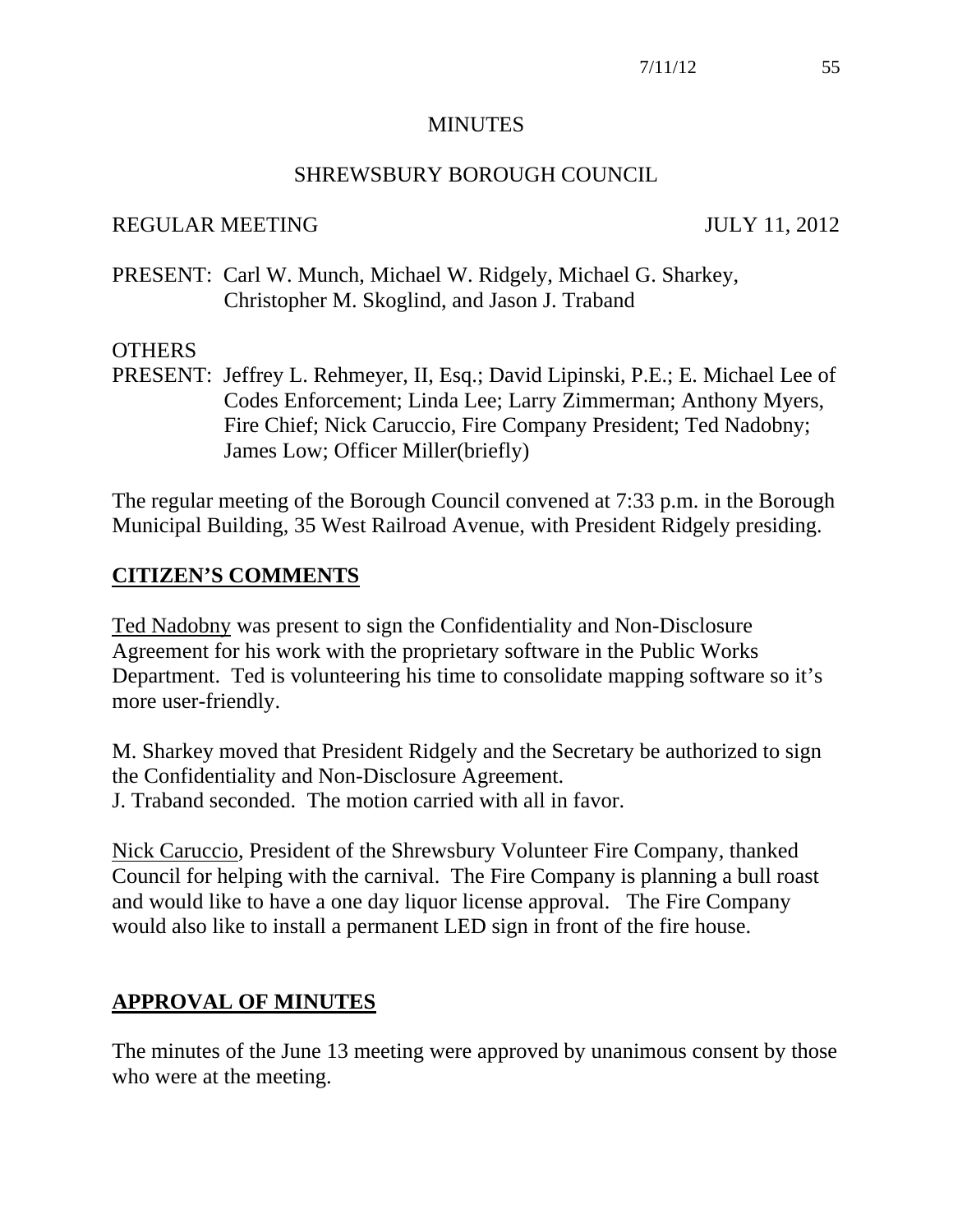# **APPROVAL OF EXPENDITURES AND REPORT OF ACCOUNTS**

C. Skoglind moved to approve the June expenditures and report of accounts. M. Sharkey seconded. The motion carried with all in favor.

# **BILL LIST**

The bill list for June was presented: General account: check numbers 11187 thru 11234; Water account: check numbers 4769 thru 4782; Sewer account: check numbers 4487 thru 4496; Highway Aid: none.

- C. Skoglind moved to approve the June bill listing.
- J. Traband seconded. The motion carried with all in favor.

# **PAYROLL REGISTER**

- C. Skoglind moved to approve the June 11 and 25 payroll registers.
- C. Munch and J. Traband seconded. The motion carried with all in favor.

# **SUBDIVISION AND LAND DEVELOPMENT BUSINESS**

# Apple Tree Court Preliminary Plan Extension of Time

The plan is back in staff review and the applicant had previously asked for an extension until July 31 for plan approval. The applicant is asking for another extension until November 30.

C. Skoglind moved to approve the extension for approval of the preliminary plan until November 30.

J. Traband seconded. The motion carried with all in favor.

## Selwood/McCleary Detention Pond Subdivision/Add-On Lot

Since this plan is connected with the Apple Tree Court preliminary subdivision plan, an extension until November 30 was requested.

M. Sharkey moved to approve the extension for approval of the final subdivision/add-on lot until November 30. C. Skoglind seconded. The motion carried with all in favor.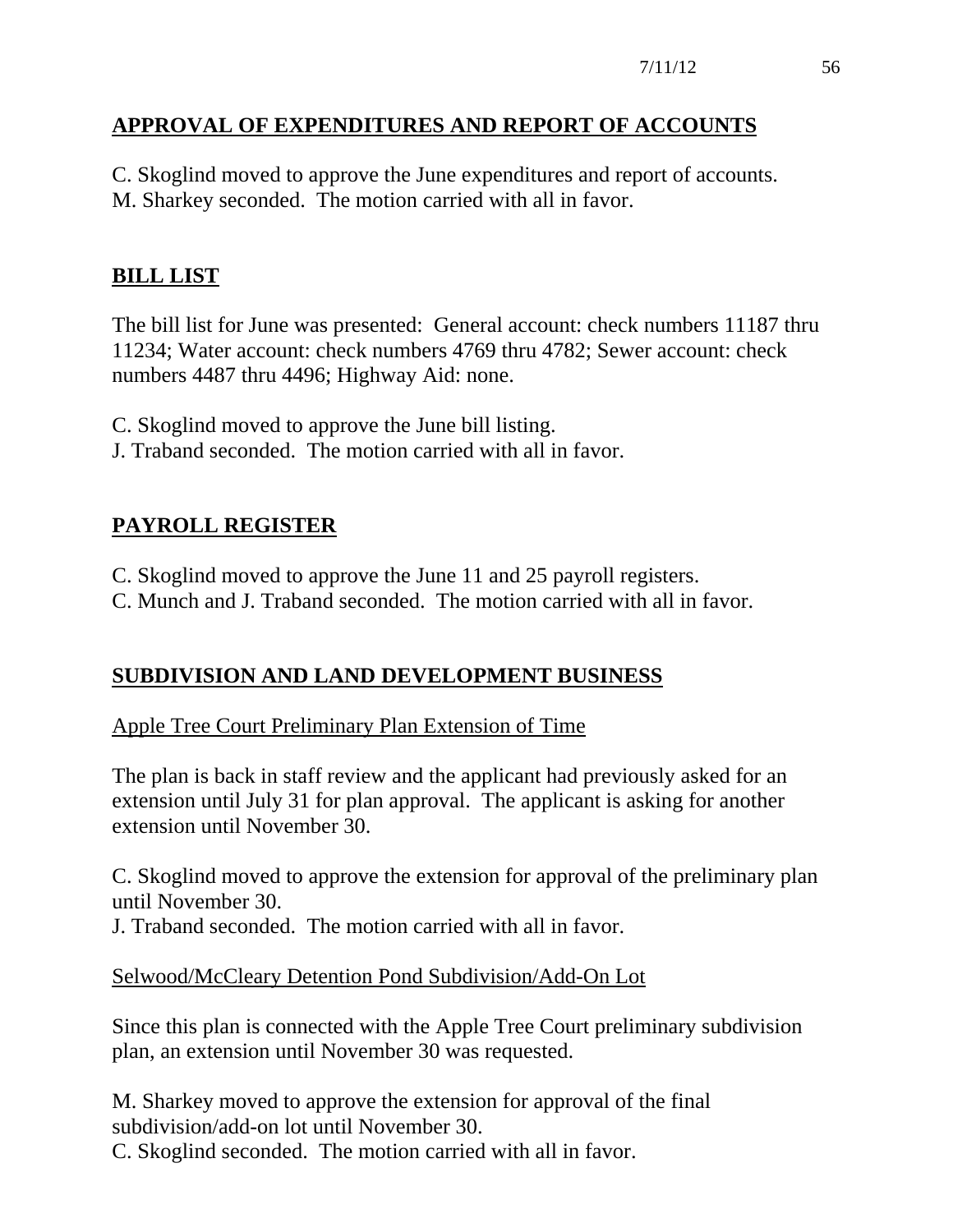# **Southern Regional Police Department** –

Police Commission Chairman Tony Myers stated the feasibility study to add Stewartstown Borough as a member is ongoing. The policy and procedures manual is almost completed. There was good police presence at the carnival.

# **Codes Enforcement** –

Taken later in the meeting as Mike Lee had a meeting conflict.

# **Water & Sewer** –

## Smith Brothers Fuel Spill, 238 North Main Street

United Environmental is supervising the Smith Brothers Garage fuel spill cleanup from August 1, 2006. Monitoring wells were drilled and are sampled quarterly. The North Point monitoring well is clear of any gasoline and is closest to the Meadow Well. The site engineer is preparing a summary to include future recommendations that will be submitted to the Department of Environmental Protection. We will receive a copy of the plan.

## Blouse and Smith Well Permits

The Susquehanna River Basin Commission is allowing the Borough to test the Blouse Well this year and the Smith Well next year. Right-of-way agreements need to be obtained from adjacent property owners to place a discharge pipe above ground along the creek. An agreement is also needed with a property owner that has a detention pond that will be monitored during the testing.

## Woodlyn Well Bulk Caustic Spill

The valve exiting the 1,800 gallons caustic acid tank leaked during the weekend of June  $30<sup>th</sup>$ . About 1,350 gallons of caustic acid were lost. The material cost is \$2,025.00 and a bill of about \$2,000.00 is expected from the emergency material hauler. The incident was reported to the insurance carrier.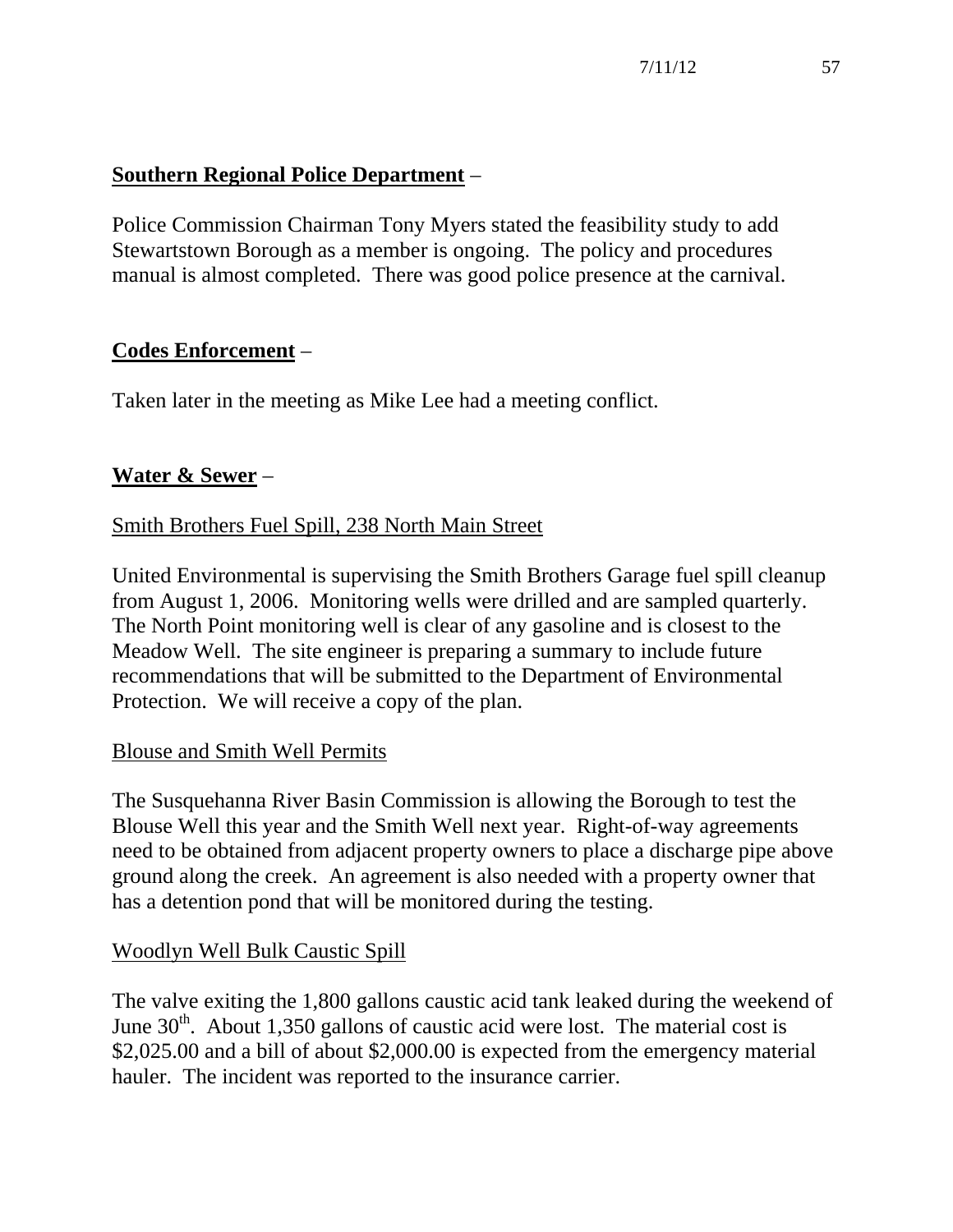## 20 Onion Boulevard Sewer Spill

Vandals placed construction materials in the manhole behind 20 Onion Boulevard which caused a blockage and between 40,000 and 60,000 gallons of sewage to go into the Codorus Creek. A letter giving the timeline of events and corrections was sent to the PA DEP. The police are investigating the incident.

#### Source Water Protection Conference

J. Traband stated he attended the conference on June 28 and Shrewsbury Borough was mentioned a few times as a good model to follow for our wellhead protection ordinance and plan.

#### Proportionate Sharing Invoice

The invoice from New Freedom Borough in the amount of \$12,083.00 was briefly discussed. This is a corrected billing from the years 2000 through 2007 for capital projects that were billed as maintenance items. The Municipal Authority reviewed the invoice and tabled it until their next meeting as Eng. Lipinski's office will prepare a detailed listing of the projects included in the back billing.

#### Pump House Pump Repair

The repair to the pump house will cost about \$15,300.00. Kohl Brothers is making the repair that will include a rebuilt motor with all other parts being new.

## **Public Roads & Lighting**

#### Woodland Drive Drainage

The blacktop remained intact during the over one inch of rainfall on June 22.

#### Storm Drain Problems

B. Sweitzer had on his report that he visited the two areas of concern, 15 Shetland Drive, and 18 Devonshire Drive during the June 22 rainfall and did not see any problems.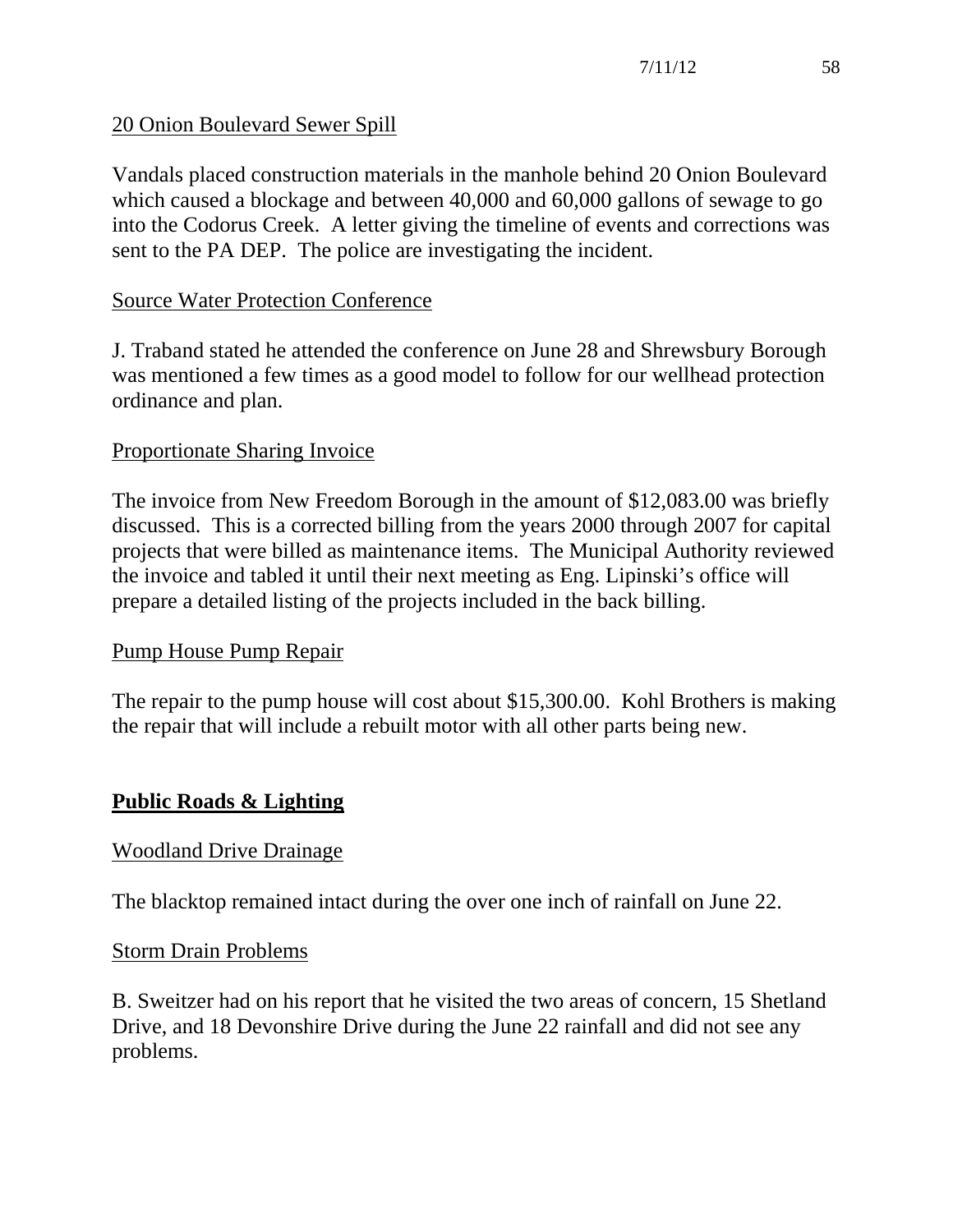# Curb Painting

The curb painting is finished and pavement markings will be refreshed within the next month.

# **Public Lands, Buildings and Finance** – Christopher M. Skoglind

## Scout House Plumbing

Trout Plumbing is waiting on the Scouts to work on several items in the new building before finishing the plumbing and heat.

#### Repointing of Scout House and Borough Building

Casey Davis, mason, will repoint the Scout House (\$1,140.00) and Borough building (\$2,500.00) during the week of July 16.

## Borough Tree

The dead area in the Borough Tree is not much larger than last year and will not be replaced this year.

# **ENGINEER'S REPORT**

#### Stormwater Ordinance

Eng. Lipinski stated the ordinance may be ready for Council to authorize advertisement of the ordinance at the September meeting.

#### West Clearview Drive Swale

Eng. Lipinski stated he will meet with B. Sweitzer at the site and once a design is chosen, they will meet with the property owner.

#### Forest Lakes Spillway

The Municipal Authority met in June and discussed the requirement by the Forest Lakes Water Association to change the spillways at the two lakes to meet requirements for a 100 year flood event. The sewer main in this area will be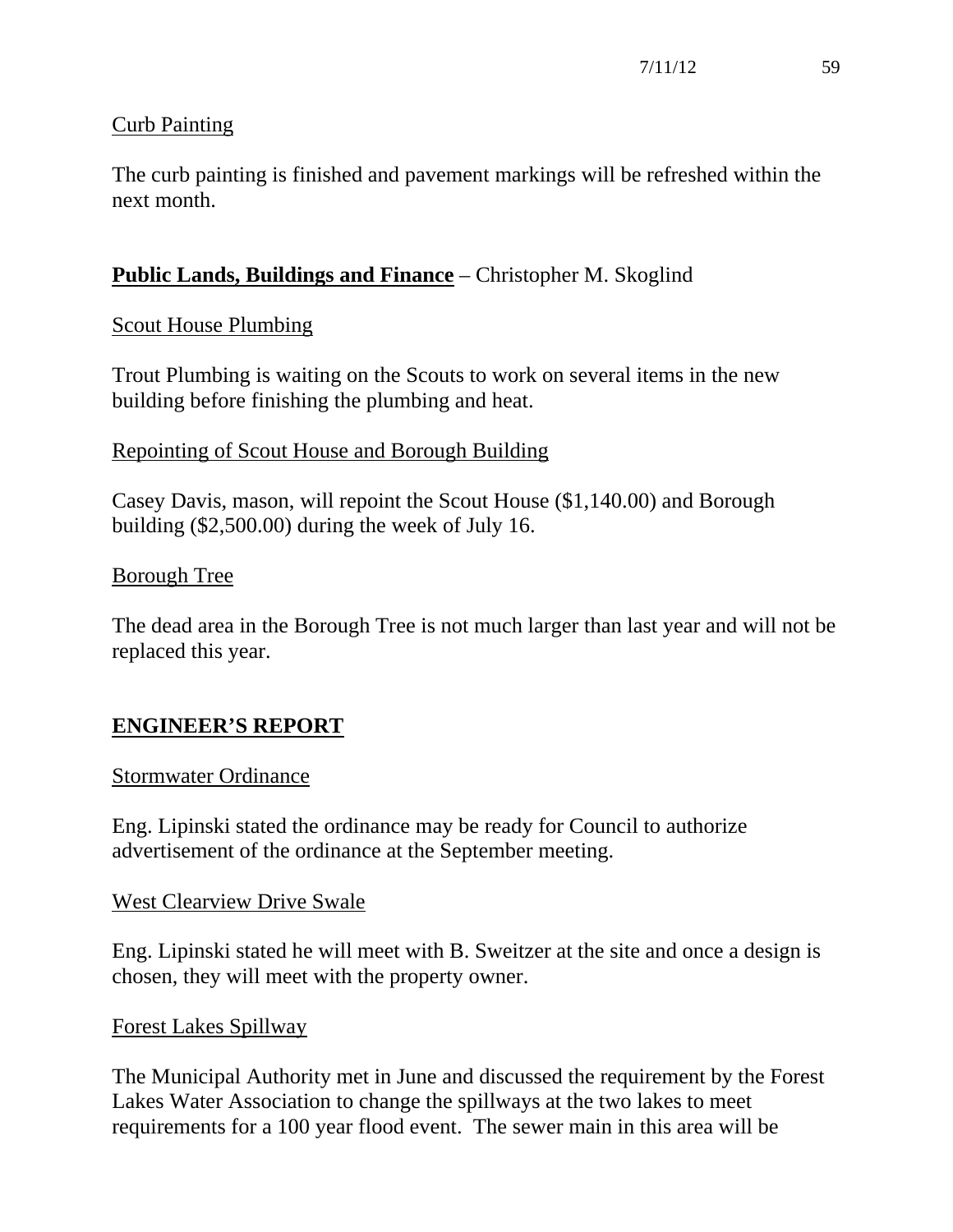replaced and protected per a design specification that was acceptable to the Municipal Authority. All costs will be paid by the water association.

#### Block Grant for Sewer Project

The County is in the process of signing the agreement for the \$100,000.00 block grant.

Mike and Linda Lee arrived at the meeting. **Codes Enforcement** – E. Michael Lee

## James Low of Low Cost Gift & Thrift, 504 South Main Street

Complaints were made about the numerous items placed in front of the store entrance and Mr. Low was cooperative when he was asked to stop displaying items outside in front of the store. At first, there were just a few items on display but it became cluttered and that's when the complaints started. Mr. Low stated his business dropped 87% since he had to stop displaying his merchandise along the street. Sol. Rehmeyer stated that under Section 625 of the Zoning Ordinance, for a retail store, all business activities shall be conducted within a completely enclosed building, except for off-street parking or loading. Mr. Low was told he could seek the advice of an attorney and could apply for a variance, although there is no guarantee a variance would be granted by the Zoning Hearing Board. Mr. Low was told he was not being targeted and that the ordinance has been in place for a long time. Mr. Low had a petition but did not present it but will do so if he decides to ask for a variance. Mike Lee has not issued an enforcement notice as yet, but will send the notice to Mr. Low and then Mr. Low has 30 days in which to stop displaying his wares or file an application for a zoning hearing. The information given to Mr. Low is not legal advice, and he should seek counsel on this matter.

#### 510 South Main Street

A complaint was received about a dog at the business that Mike has no control over and he needs to pull some permit information on the two businesses that are at that address.

## 414-416 South Main Street

The property has been cleaned up and the junked vehicle has been removed.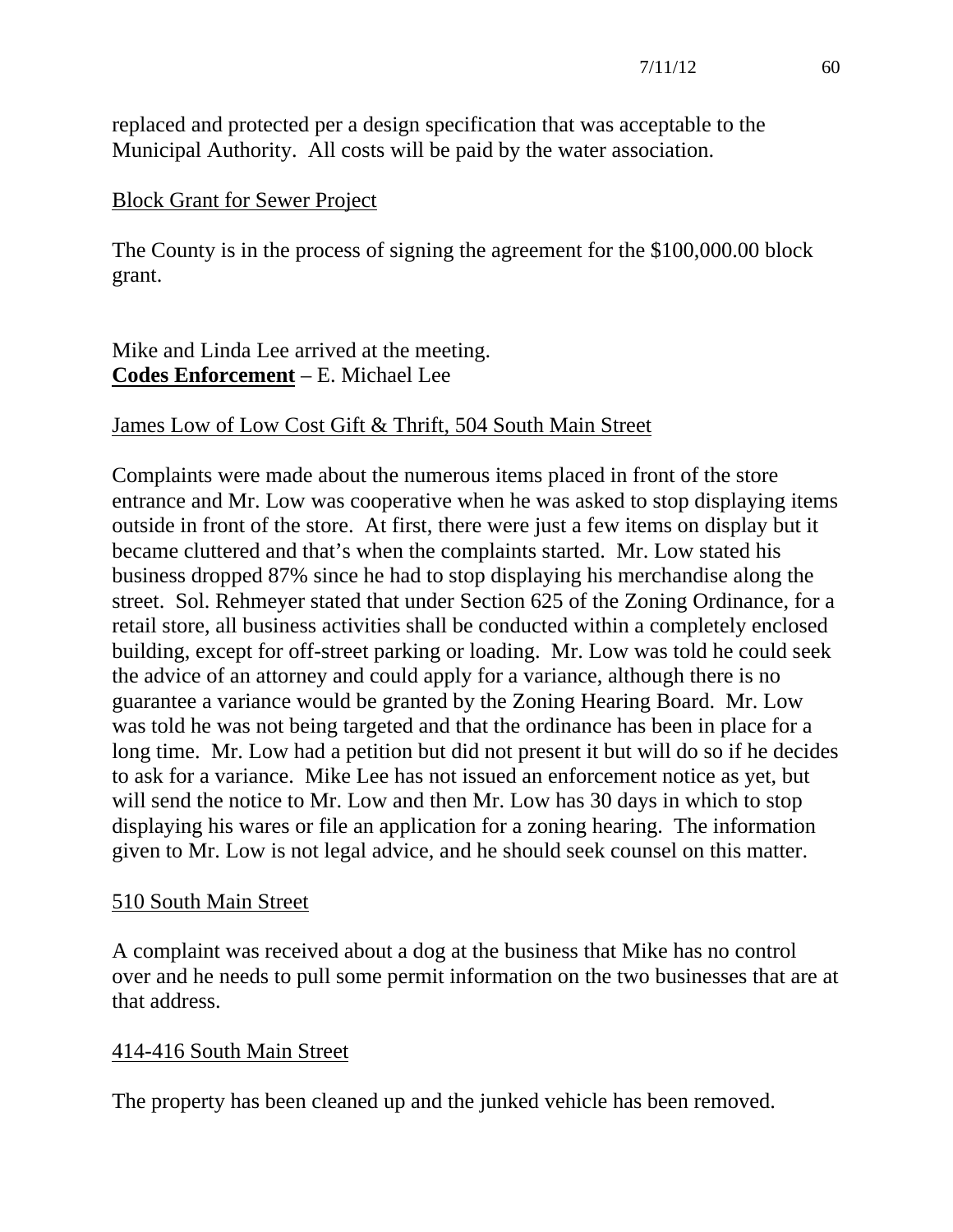## 223 North Main Street

The junked vehicles have been removed and the weeds have been cut.

## 423 South Main Street

The former feed mill property has repaired the canopy over the front entrance and most of the windows have been covered. The property owner is making progress.

# 110 Skyview Drive

The pool water from this address was draining onto a neighboring property and creating ruts. The property owner did correct the problem.

## 6 Covington Drive

The property owner has two vehicles that need to be removed and is requesting an extension until August 13 in which to do so. The weeds are in the process of being cut that had grown up around the vehicles. An enforcement notice was sent.

M. Sharkey moved to grant an extension until August 13 for the property owner to have the two vehicles removed at 6 Covington Drive. C. Munch seconded. The motion carried with all in favor.

## 208 South Sunset Drive

Complaints were received about an accumulation of trash bags and junk on the front porch. Mike spoke with the property owner and he said he will make the tenants remove the items.

## Rat Complaints 703 and 707 South Main Street

Two property owners reported that rats were seen on their property. Mike inspected the area and will call the property owners that they need to take all food sources away and set traps. He feels they could be coming from the area behind their properties where there is a waterway.

## Box Truck Parked Along Northbrook Lane

There is a business box truck parked at the curve facing the wrong direction on Northbrook Lane. There is a question of a business being operated at the property as well. Officer Miller was asked to check this truck that is parked in the wrong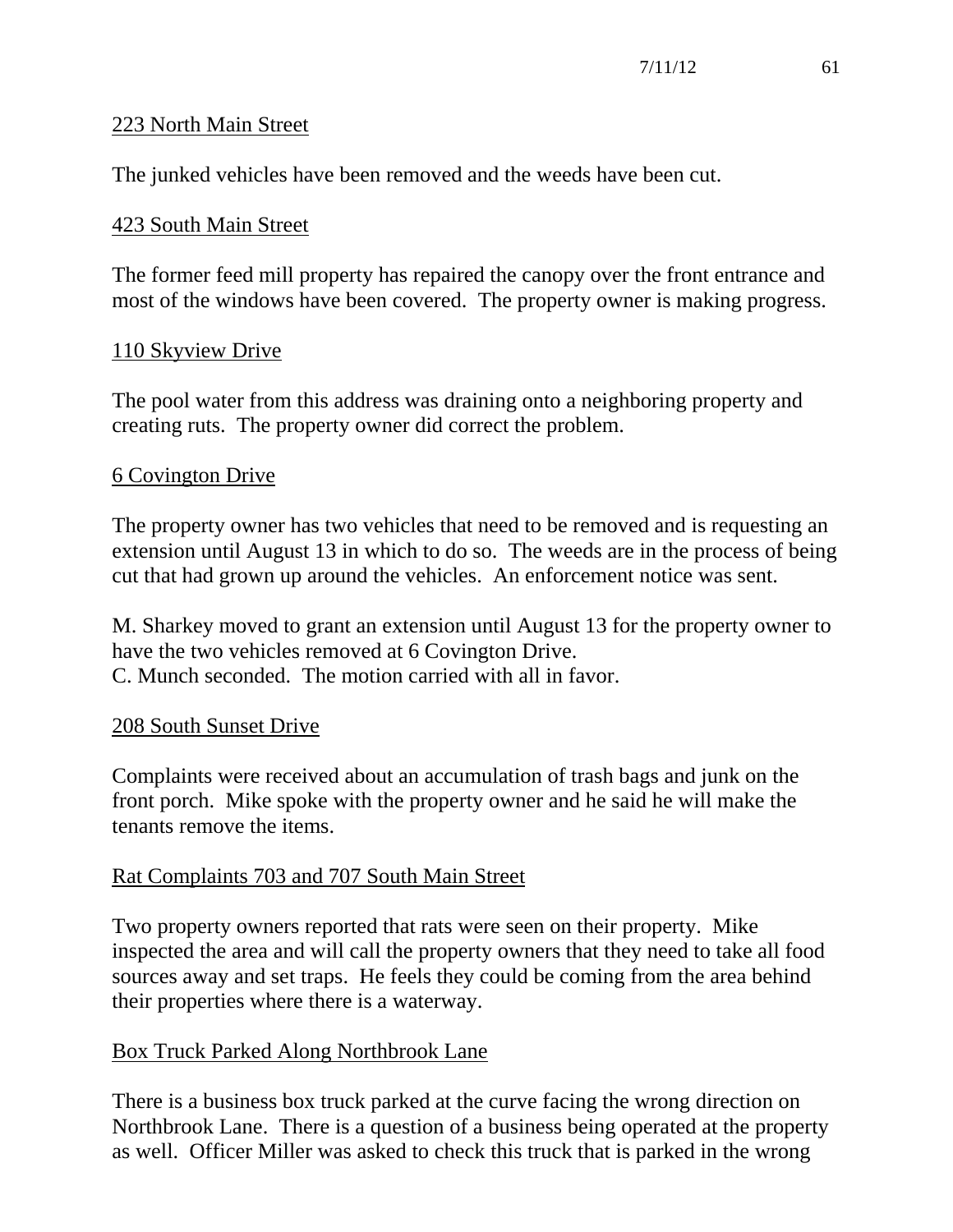direction and if the police see other vehicles parked in such a manner, they should knock on the home owner's door and ask them to please park the vehicles facing the appropriate direction.

A break was called at 8:45 p.m. for refreshments to honor Mike and Linda Lee for their retirement as this is Mike's last official meeting. Council then went into executive session at 9:00 p.m. to discuss pending litigation and a personnel issue.

The meeting was resumed at 9:47 p.m.

# **SOLICITOR'S REPORT**

# Gymnastics of York, Inc. and York Traditions Bank, 21 South Hill Street

The owner of Gymnastics of York made a business decision to not pursue purchasing and upgrading the property at 21 South Hill Street. The bank plans to market the building again in the near future. Attorney Stacey MacNeal asked if the Borough had any particular uses in mind that might be more suitable for the property.

## Stormwater Management Ordinance

Sol. Rehmeyer reviewed the draft ordinance as provided by Eng. Lipinski. Sol. Rehmeyer provided some suggested language as well as additional comments. The ordinance should be ready soon for Council to review.

## PennDOT EDU Agreement

Attorney Sharp's client has reviewed the draft agreement and project information and requested additional information which was provided.

## 92 Skyview Drive, Lawrence Vasold

The Sheriff's sale will be held on Monday, October 15.

## Cable Franchise Agreement

M. Sharkey reported a meeting was held on June 28. There are 11 municipalities in the consortium. The Cohen Group will draft a proposal for the steering committee to review that will be presented to the group. Currently, only one municipal facility can receive free cable/internet service. A proposal will be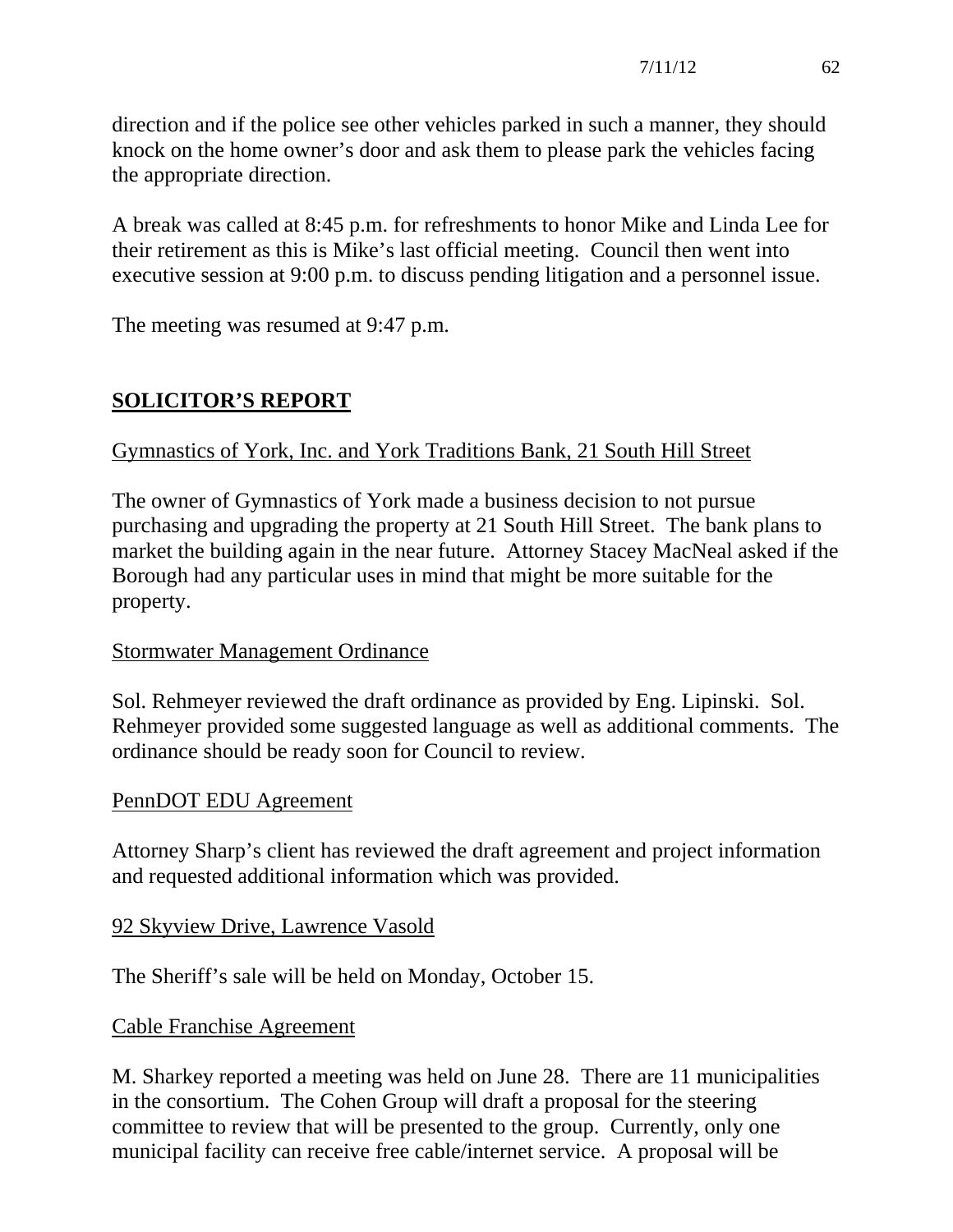included that other municipal-owned sites receive free or a reduced rate for the services. The service could be used at the well houses for data collection. The agreement could be completed by this fall.

# **Public Safety, Welfare and Personnel** – Michael G. Sharkey

# Zoning Officer/BCO Position

About 11 resumes were received; hopefully interviews can be held the week of July 23.

# **Secretary's Report** – Cindy L. Bosley

#### Appreciation Dinner

The appreciation dinner will be on Friday, November 16.

#### Newsletter

The Secretary is obtaining a price from Caskey Printing to print and mail the newsletter using address barcode technology.

# **York Adams Tax Bureau** – Michael G. Sharkey

The amount of \$102,995.64 was collected during the month of May. A special meeting was held on June 28 to discuss the relocation of the Gettysburg office to a more conducive setting.

## **Subdivision, Land Development & Zoning**

## **Planning Commission/Regional Planning Commission**

# **UNFINISHED BUSINESS**

## **NEW BUSINESS**